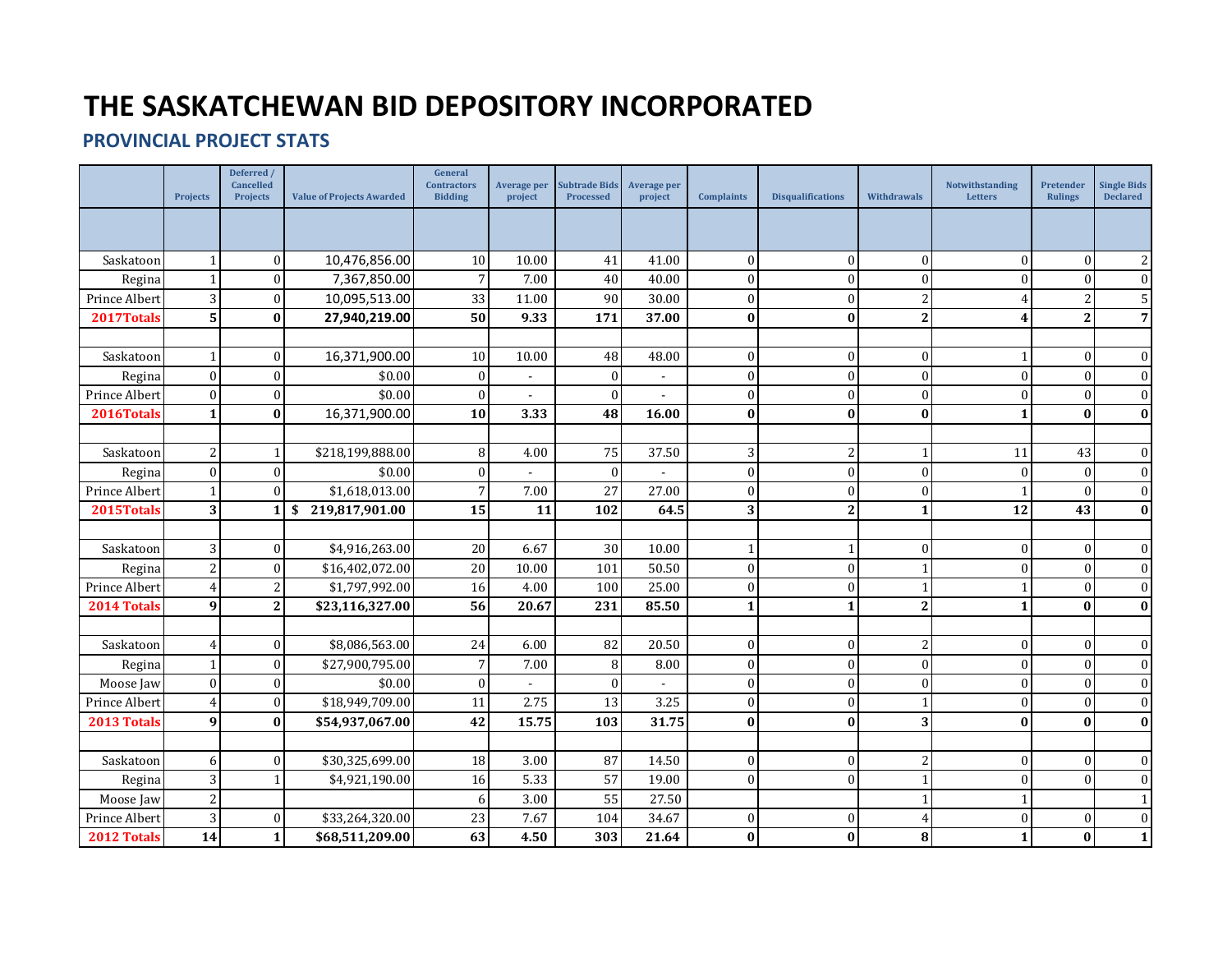| Saskatoon     | 9               | 1 <sup>1</sup> |                           | \$73,641,124.00  | 43              | 4.78 | 241 | 26.78    | $\overline{0}$          | 1                       | 5 <sub>l</sub>   | 1 <sup>1</sup> | $\overline{3}$          | $\overline{2}$          |
|---------------|-----------------|----------------|---------------------------|------------------|-----------------|------|-----|----------|-------------------------|-------------------------|------------------|----------------|-------------------------|-------------------------|
|               | 5               | $\Omega$       |                           | \$36,572,752.00  | 31              | 6.00 | 114 |          | $\Omega$                | $\Omega$                | $\overline{c}$   | $\overline{2}$ | $\mathbf{1}$            | $\boldsymbol{0}$        |
| Regina        |                 | $\Omega$       |                           | \$2,106,653.00   | 5               | 2.50 | 20  | 19<br>10 | $\Omega$                | $\mathbf{0}$            |                  | $\overline{0}$ | $\mathbf{0}$            | $\boldsymbol{0}$        |
| Moose Jaw     | $\sqrt{2}$      |                |                           |                  |                 |      |     | 32       | $\Omega$                | $\theta$                | $\mathbf{0}$     |                |                         |                         |
| Prince Albert | $\sqrt{5}$      | $\Omega$       |                           | \$39,566,607.00  | 24              | 5.00 | 161 |          |                         |                         |                  | $\theta$       | $\sqrt{2}$              | $\mathbf{3}$            |
| 2011 Totals   | 21              | 1              |                           | \$151,887,136.00 | 103             | 4.90 | 536 | 25.52    | $\mathbf{0}$            | $\mathbf{1}$            | $\bf{8}$         | 3 <sup>1</sup> | $6\phantom{a}$          | 5 <sup>1</sup>          |
|               |                 |                |                           |                  |                 |      |     |          |                         |                         |                  |                |                         |                         |
| Saskatoon     | $\overline{7}$  |                |                           | \$26,151,528.00  | 42              | 6.00 | 161 | 23       | $\mathbf{0}$            | $\Omega$                | 1                | $\Omega$       | $\mathbf{1}$            | $\sqrt{2}$              |
| Regina        | $\overline{4}$  |                |                           | \$18,610,403.00  | 28              | 7.00 | 117 | 29.25    | $\Omega$                | $\Omega$                | $\mathbf{1}$     | $\Omega$       | $\mathbf{0}$            | $\overline{0}$          |
| Moose Jaw     | $\mathbf{1}$    | $\Omega$       |                           | \$1,307,668.00   | $\sqrt{3}$      | 3.00 | 19  | 19       | $\overline{0}$          | $\mathbf{0}$            | $\mathbf{0}$     | $\overline{0}$ | $\mathbf{0}$            | $\overline{0}$          |
| Prince Albert | $\sqrt{5}$      | $\overline{0}$ |                           | \$38,983,021.00  | $\overline{22}$ | 4.40 | 114 | 22.8     | $\overline{0}$          | $\mathbf{0}$            | $\mathbf{1}$     | $\overline{0}$ | $\sqrt{2}$              | 5                       |
| 2010 Totals   | $\overline{17}$ | $\overline{2}$ |                           | \$85,052,620.00  | $\overline{95}$ | 5.10 | 411 | 23.51    | $\bf{0}$                | $\bf{0}$                | 3                | $\bf{0}$       | $\overline{\mathbf{3}}$ | $\overline{7}$          |
|               |                 |                |                           |                  |                 |      |     |          |                         |                         |                  |                |                         |                         |
| Saskatoon     | 22              | $\overline{0}$ |                           | \$180,341,311.60 | 92              | 4.18 | 341 | 15.5     | 5 <sup>1</sup>          | 4                       | 6                | 8              | $\mathbf{1}$            | $\mathbf{0}$            |
| Regina        | $\overline{7}$  | $\Omega$       |                           | \$19,358,163.00  | 35              | 5    | 102 | 14.57    | $\Omega$                | $\theta$                | $\mathbf{1}$     |                | $\mathbf{0}$            | $\, 8$                  |
| Moose Jaw     | $\overline{3}$  | $\Omega$       |                           | \$2,473,035.00   | 14              | 4.67 | 52  | 17.33    | $\Omega$                | $\Omega$                | $\mathbf{0}$     | $\overline{0}$ | $\mathbf{0}$            | $\mathbf{0}$            |
| Prince Albert | $\sqrt{5}$      | $\overline{0}$ |                           | \$47,785,626.00  | 30              |      | 173 | 34.6     | $\Omega$                | $\overline{0}$          | $\mathbf{1}$     | $\overline{0}$ | $\mathbf{0}$            | $\overline{3}$          |
| 2009 Totals   | 37              | $\bf{0}$       |                           | \$249,958,135.60 | 171             | 4.96 | 668 | 20.50    | 5 <sup>1</sup>          | $\overline{\mathbf{4}}$ | 8                | $\bf{8}$       | $\mathbf{1}$            | 11                      |
|               |                 |                |                           |                  |                 |      |     |          |                         |                         |                  |                |                         |                         |
| Saskatoon     | 11              |                | 0 <sup>5</sup>            | 206,581,239      | 34              | 3.09 | 273 | 24.82    | $\Omega$                | $\Omega$                | 4                | $\overline{0}$ | $\mathbf{0}$            | $\mathbf{1}$            |
| Regina        | 14              | $\Omega$       | $\sqrt{2}$                | 38,910,875       | 54              | 3.86 | 222 | 15.86    | $\Omega$                | $\mathbf{1}$            | $\overline{4}$   | $\mathbf{1}$   | 3                       | $\,1\,$                 |
| Moose Jaw     | $\sqrt{2}$      |                | $0 \sqrt{3}$              | 1,730,874        | 9               | 4.50 | 21  | 10.50    | $\overline{4}$          | $\mathbf{0}$            | $\boldsymbol{0}$ | $\mathbf{0}$   | $\boldsymbol{0}$        | $\overline{0}$          |
| Prince Albert | 6               | $\overline{0}$ | \$                        | 23,612,233       | 19              | 3.17 | 121 | 20.17    | $\overline{0}$          | $\mathbf{0}$            | 1                | $\mathbf{1}$   | $\mathbf 1$             | $\overline{0}$          |
| 2008 Totals   | 33              | οL             | -\$                       | 270,835,221      | 116             | 3.65 | 637 | 17.84    | $\overline{\mathbf{4}}$ | $\mathbf{1}$            | 9 <sup>1</sup>   | $\mathbf{2}$   | $\overline{\mathbf{4}}$ | $\overline{2}$          |
|               |                 |                |                           |                  |                 |      |     |          |                         |                         |                  |                |                         |                         |
|               |                 |                |                           |                  |                 |      |     |          |                         |                         |                  |                |                         |                         |
| Saskatoon     | $17\,$          |                | $1 \,$ \$                 | 74,297,929       | 71              | 4.18 | 318 | 18.71    | $\overline{0}$          | $\overline{0}$          | $\mathbf{1}$     | 5 <sub>l</sub> | $\mathbf{1}$            | $\mathbf{1}$            |
| Regina        | 13              | $\overline{0}$ | \$                        | 63,596,712       | 54              | 4.15 | 298 | 22.92    | $\Omega$                | $\mathbf{0}$            | $\overline{c}$   | $\overline{4}$ | $\overline{2}$          | $\mathbf{0}$            |
| Moose Jaw     | $\sqrt{5}$      |                | 0 <sup>1</sup>            | 5,257,839        | 16              | 3.20 | 77  | 15.40    | $\mathbf{1}$            | $\mathbf{0}$            | $\overline{0}$   | $\overline{0}$ | $\bf{0}$                | $\boldsymbol{0}$        |
| Prince Albert | $\sqrt{3}$      | $\theta$       | -\$                       | 2,301,248        | $\overline{7}$  | 2.33 | 42  | 14.00    | $\overline{0}$          | $\mathbf{0}$            | $\overline{0}$   | $\overline{0}$ | $\boldsymbol{0}$        | $\overline{0}$          |
| 2007 Totals   | 38              | 1 <sup>1</sup> | \$                        | 145,453,728      | 148             | 3.47 | 735 | 17.76    | $\mathbf{1}$            | $\bf{0}$                | 3                | 9              | $\mathbf{3}$            | $1\vert$                |
|               |                 |                |                           |                  |                 |      |     |          |                         |                         |                  |                |                         |                         |
| Saskatoon     | 14              |                | $\overline{0}$ \$         | 80,850,239       | 41              | 2.93 | 349 | 24.93    | $\mathbf{1}$            | $\mathbf{1}$            | 4                | $\overline{0}$ | $\overline{0}$          | $\mathbf{0}$            |
| Regina        | 19              |                | $\sqrt{2}$                | 68,734,895       | 89              | 4.68 | 459 | 24.16    | $\mathbf{1}$            | $\mathbf{1}$            | 6                | 3              | $\overline{2}$          | $\overline{0}$          |
| Moose Jaw     | $\mathbf{1}$    | $\Omega$       | \$                        | 476,700          | 3               | 3.00 | 11  | 11.00    | $\Omega$                | $\theta$                | $\Omega$         | $\Omega$       | $\boldsymbol{0}$        | $\mathbf{0}$            |
| Prince Albert | 11              | 1 <sup>1</sup> | \$                        | 23,130,868       | 33              | 3.00 | 126 | 11.45    | 1                       | $\mathbf{0}$            | $\mathbf{1}$     | $\mathbf{2}$   | $\mathbf 1$             | $\overline{0}$          |
| 2006 Totals   | $\overline{45}$ | $\mathbf{2}$   | $\boldsymbol{\mathsf{s}}$ | 173,192,702      | 166             | 3.40 | 945 | 17.89    | $\mathbf{3}$            | $\mathbf{2}$            | 11               | $5\vert$       | $\overline{\mathbf{3}}$ | $\overline{\mathbf{0}}$ |
|               |                 |                |                           |                  |                 |      |     |          |                         |                         |                  |                |                         |                         |
| Saskatoon     | 17              | 2 <sup>1</sup> | \$                        | 73,081,265       | 69              | 4.06 | 463 | 27.24    | 1 <sup>1</sup>          | $\mathbf{0}$            | $7\overline{}$   | $\overline{3}$ | 2                       | $\mathbf{0}$            |
| Regina        | $\overline{12}$ |                | $0 \mid \mathsf{S}$       | 9,119,799        | 53              | 4.42 | 250 | 20.83    | $\overline{0}$          | $\mathbf{0}$            | 2                | $\overline{3}$ | $\mathbf{1}$            | $\boldsymbol{0}$        |
| Moose Jaw     | $\sqrt{3}$      | $\overline{0}$ | \$                        | 1,560,911        | 10              | 3.33 | 80  | 26.67    | $\Omega$                | $\Omega$                | $\mathbf{0}$     | $\overline{0}$ | $\boldsymbol{0}$        | $\boldsymbol{0}$        |
| Prince Albert | $10\,$          | 1 <sup>1</sup> | $\sqrt[6]{\frac{1}{2}}$   | 37,498,878       | 44              | 4.40 | 342 | 34.20    | $\Omega$                | $\overline{0}$          | 5 <sup>1</sup>   | $\overline{0}$ | 3                       | $\sqrt{2}$              |
|               |                 |                |                           |                  |                 |      |     |          |                         |                         |                  |                |                         |                         |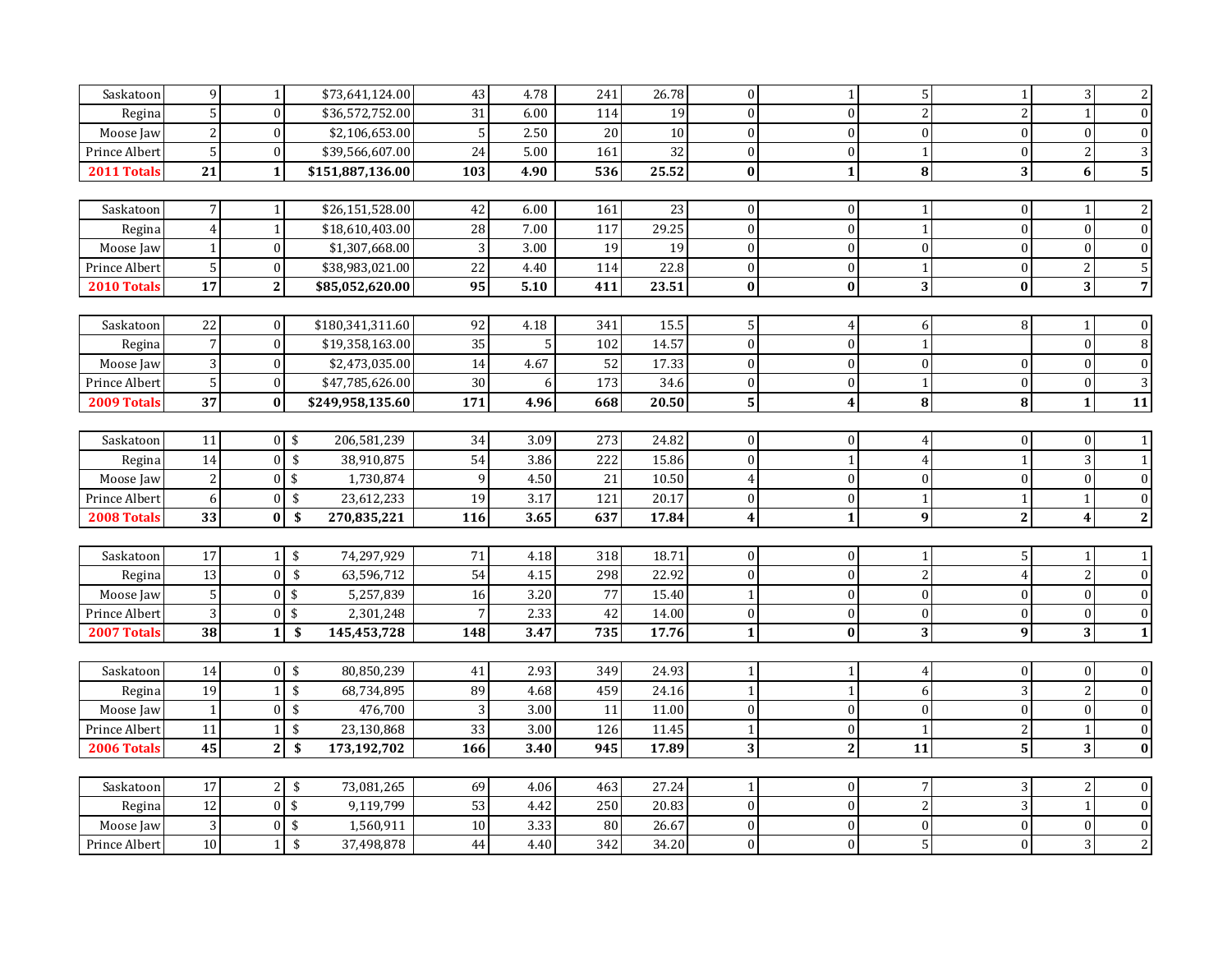| 2005 Totals   | 42               |                | $3 \overline{\smash{\circ}}$ | 121,260,853 | 176             | 4.05 | 1135             | 27.23 | $\mathbf{1}$   | $\mathbf{0}$                     | 14                   | 6 <sup>1</sup>   | $\overline{\mathbf{6}}$ | $\overline{\mathbf{2}}$        |
|---------------|------------------|----------------|------------------------------|-------------|-----------------|------|------------------|-------|----------------|----------------------------------|----------------------|------------------|-------------------------|--------------------------------|
|               |                  |                |                              |             |                 |      |                  |       |                |                                  |                      |                  |                         |                                |
| Saskatoon     | 9                | 11             | $\boldsymbol{\$}$            | 20,346,038  | 62              | 6.89 | 208              | 23.11 | $\mathbf{0}$   | $\mathbf{0}$                     | $\vert$ 3            | $\overline{0}$   | $\overline{0}$          | $\boldsymbol{0}$               |
| Regina        | $\, 8$           | $\overline{0}$ |                              |             | $\overline{36}$ | 4.50 | 224              | 28.00 | $\overline{1}$ |                                  | $\vert$              |                  |                         | $\sqrt{2}$                     |
| Moose Jaw     | $\overline{4}$   | $\overline{0}$ | \$                           | 1,840,660   | 17              | 4.25 | 98               | 24.50 | $\theta$       | $\mathbf{0}$                     | $\Omega$             |                  |                         |                                |
| Prince Albert | $\mathsf 9$      | $\overline{0}$ |                              |             | 46              | 5.11 | 214              | 23.78 | $\mathbf{0}$   | $\boldsymbol{0}$                 | $\overline{3}$       |                  |                         |                                |
| 2004 Totals   | 30               | 1 <sup>1</sup> | \$                           | 22,186,698  | 161             | 5.19 | 744              | 24.85 | $\mathbf{1}$   | $\mathbf{1}$                     | 9 <sub>l</sub>       | $\bf{0}$         | $\mathbf{0}$            | $\mathbf{2}$                   |
|               |                  |                |                              |             |                 |      |                  |       |                |                                  |                      |                  |                         |                                |
|               |                  |                |                              |             |                 |      |                  |       |                |                                  |                      |                  |                         |                                |
| Saskatoon     | 22               | 0              | $\sqrt[6]{\frac{1}{2}}$      | 51,833,358  | 148             | 6.73 | 659              | 29.95 | 2              | $\mathbf{1}$                     | 10                   | $26\,$           | $\sqrt{2}$              | $\boldsymbol{4}$               |
| Regina        | 24               | $\Omega$       |                              |             | 144             | 6.00 | 707              | 29.46 |                | $\overline{2}$                   | 16                   | $\theta$         | $\overline{0}$          | $\overline{3}$                 |
| Moose Jaw     | $\boldsymbol{0}$ | $\overline{0}$ |                              |             | $\mathbf{0}$    |      | $\boldsymbol{0}$ |       |                |                                  |                      |                  |                         |                                |
| Prince Albert | 6                | $\overline{0}$ |                              |             | 33              | 5.50 | 135              | 22.50 | $\mathbf{0}$   | $\mathbf{1}$                     | 3                    | $\boldsymbol{0}$ | $\boldsymbol{0}$        | $\boldsymbol{0}$               |
|               |                  |                |                              |             |                 |      |                  |       |                |                                  |                      |                  |                         |                                |
| 2003 Totals   | 52               |                | $\overline{0}$ \$            | 51,833,358  | 325             | 6.08 | 1501             | 27.30 | $\mathbf{3}$   | $\boldsymbol{4}$                 | ${\bf 29}$           | 26               | $\mathbf{2}$            | $\overline{7}$                 |
|               |                  |                |                              |             |                 |      |                  |       |                |                                  |                      |                  |                         |                                |
|               |                  |                |                              |             |                 |      |                  |       |                |                                  |                      |                  |                         |                                |
| Saskatoon     | 19               | 1 <sup>1</sup> | \$                           | 61,419,310  | 114             | 6.00 | 467              | 24.58 | $\mathbf{1}$   | $\mathbf{1}$                     | 9                    | 28               | $\mathbf{1}$            | $\boldsymbol{0}$               |
| Regina        | 14               | $\overline{0}$ |                              |             | 115             | 8.21 | 381              | 27.21 | $\overline{1}$ | $\boldsymbol{0}$                 | 3 <sup>1</sup>       | $\pmb{0}$        | $\boldsymbol{0}$        | $\overline{\mathbf{1}}$        |
| Moose Jaw     | $\mathbf{0}$     | $\mathbf{0}$   |                              |             | $\mathbf{0}$    |      | $\pmb{0}$        |       | $\mathbf{0}$   | $\mathbf{0}$                     | $\mathbf{0}$         | $\pmb{0}$        | $\boldsymbol{0}$        | $\pmb{0}$                      |
| Prince Albert | $\mathbf 9$      | $\overline{0}$ |                              |             | 41              | 4.56 | 212              | 23.56 | $\mathbf{0}$   | $\mathbf{1}$                     | 7 <sup>1</sup>       | $\boldsymbol{0}$ | $\vert$                 | $\boldsymbol{0}$               |
|               |                  |                |                              |             |                 |      |                  |       |                |                                  |                      |                  |                         |                                |
| 2002 Totals   | 42               |                | $1 \,$ \$                    | 61,419,310  | 270             | 6.26 | 1060             | 25.12 | $\overline{2}$ | $\mathbf{2}$                     | 19                   | 28               | $1\vert$                | $\overline{\mathbf{1}}$        |
|               |                  |                |                              |             |                 |      |                  |       |                |                                  |                      |                  |                         |                                |
|               |                  |                |                              |             |                 | 7.30 |                  |       |                |                                  |                      |                  |                         |                                |
| Saskatoon     | 23<br>18         |                | $3 \sqrt{3}$                 | 55,892,340  | 168             |      | 582              | 25.30 | $\overline{4}$ | $\overline{c}$<br>$\overline{2}$ | $7\overline{}$<br>10 | 2 <sup>1</sup>   | 7 <sup>1</sup>          | $\mathbf{2}$<br>$\overline{0}$ |
| Regina        |                  | $\mathbf{0}$   |                              |             | 113             | 6.28 | 357              | 19.83 |                |                                  |                      |                  |                         |                                |
| Moose Jaw     | $\boldsymbol{0}$ | $\overline{0}$ |                              |             |                 |      |                  |       |                |                                  |                      |                  |                         |                                |
| Prince Albert | 17               | $\overline{0}$ |                              |             | 121             | 7.12 | 547              | 32.18 |                | $\mathbf{0}$                     | 5 <sup>1</sup>       |                  |                         |                                |
| 2001 Totals   | 58               |                | $3 \overline{\smash{\circ}}$ | 55,892,340  | 402             | 6.90 | 1486             | 25.77 | $\bf{8}$       | $\overline{4}$                   | 22                   | $\overline{2}$   | $\overline{7}$          | $\overline{2}$                 |
|               |                  |                |                              |             |                 |      |                  |       |                |                                  |                      |                  |                         |                                |
|               |                  |                |                              |             |                 |      |                  |       |                |                                  |                      |                  |                         |                                |
| Saskatoon     | 18               | 1 <sup>1</sup> | $\,$                         | 48,952,107  | 151             | 8.39 | 577              | 32.06 | $\mathbf{1}$   | $\mathbf{0}$                     | $7\overline{)}$      | $\mathbf{1}$     | $\vert$                 | $\overline{12}$                |
| Regina        | 14               |                |                              |             | 107             | 7.64 | 391              | 27.93 |                | $\Omega$                         | 5 <sup>1</sup>       |                  |                         | $\overline{3}$                 |
| Moose Jaw     |                  |                |                              |             |                 |      |                  |       |                |                                  |                      |                  |                         |                                |
| Prince Albert | $\overline{7}$   |                |                              |             | 52              | 7.43 | 242              | 34.57 | $\mathbf{0}$   | $\mathbf{0}$                     | $\mathbf{2}$         |                  |                         |                                |
|               |                  |                |                              |             |                 |      |                  |       |                |                                  |                      |                  |                         |                                |
| 2000 Totals   | 39               | 1 <sup>1</sup> | \$                           | 48,952,107  | 310             | 7.82 | 1210             | 31.52 | $\bf 2$        | $\bf{0}$                         | 14                   | $\mathbf{1}$     | $\boldsymbol{0}$        | 15                             |
|               |                  |                |                              |             |                 |      |                  |       |                |                                  |                      |                  |                         |                                |